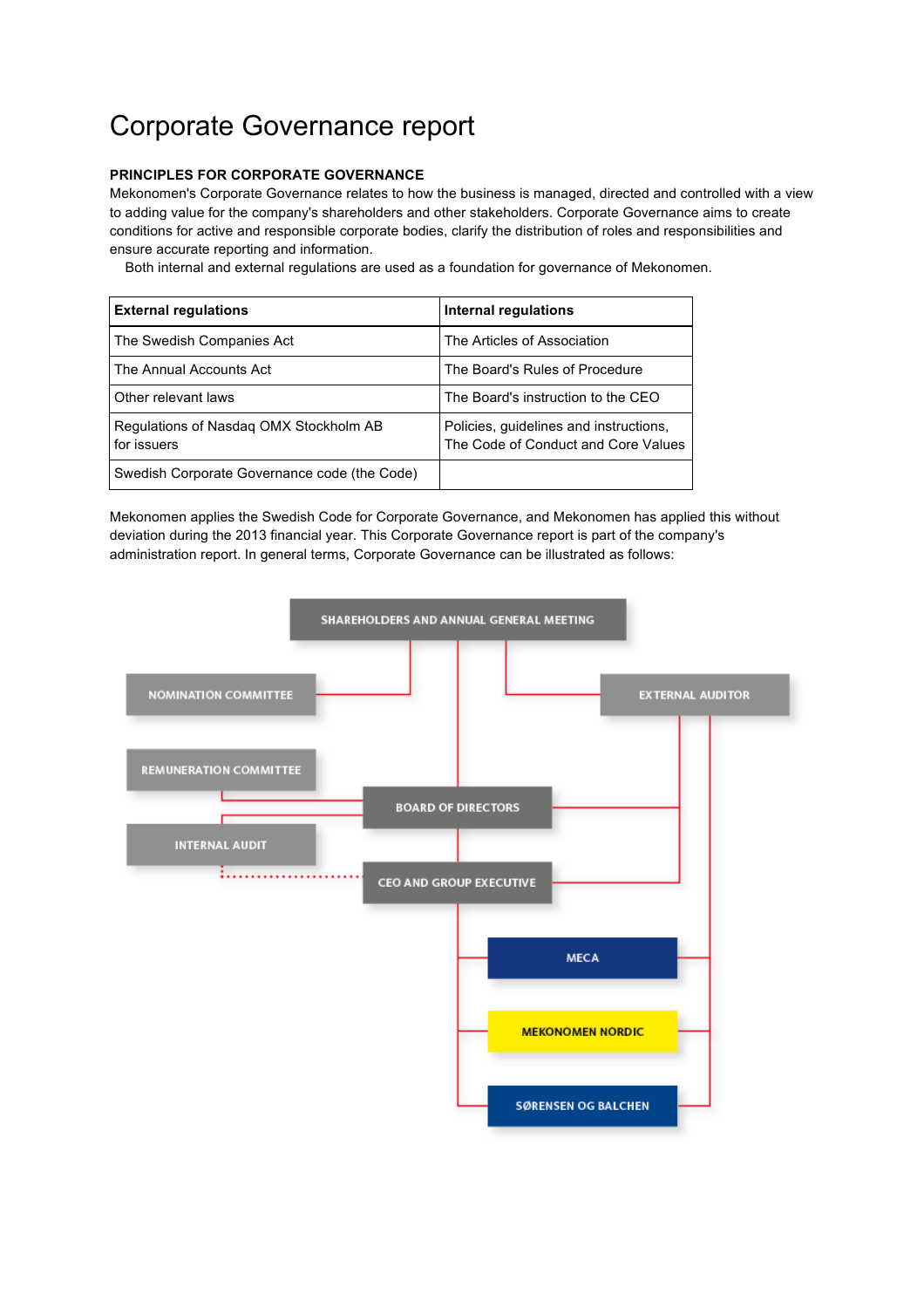#### **SHAREHOLDERS**

Mekonomen's shares have been listed since 29 May 2000 on the Nasdaq OMX Nordiska Stock Exchange in Stockholm, Mid Cap segment. The share capital amounted to SEK 89 753 718 on 31 December 2013, represented by 35 901 487 shares. The total market value for the company on 31 December 2013 amounted to SEK 7.1 billion, based on the closing price of SEK 198.00. All shares give the same entitlement to vote and equal rights to the company's profit and capital. The company's Articles of Association include no restrictions on how many votes each shareholder can cast at a General Meeting.

 The number of shareholders on 31 December 2013 was 8 355 (8 138). At the same date, the ten largest shareholders controlled 56.0 (54.9) per cent of the capital and voting rights and the participation of foreign owners accounted for 33.4 (30.0) per cent of the capital and voting rights.

 Shareholders which directly or indirectly represent at least one-tenth of the voting rights for all shares in Mekonomen are Axel Johnson AB and subsidiaries, whose shareholding at 31 December 2013 amounted to 26.5 (26.5) per cent. For further information on Mekonomen's shares and shareholders, see page 19.

#### **ANNUAL GENERAL MEETING**

The Annual General Meeting is Mekonomen's highest governing body, at which every shareholder is entitled to participate. The Annual General Meeting shall be held within six months of the close of the financial year. The Annual General Meeting approves the income statement and balance sheet, the appropriation of the company's profit, decides on discharge from liability, elects the Board of Directors and auditors, and approves fees, addresses other statutory matters, as well as making decisions pertaining to proposals from the Board and shareholders. The company announces the date and location of the Annual General Meeting as soon as the Board has made its decision, but not later than in connection with the third quarter report. Information pertaining to the location and time is available on the company's website. Shareholders that are registered in Euroclear's shareholders register on the record date and have registered participation in adequate time are entitled to participate in the Annual General Meeting and vote according to their shareholdings. All information concerning the company's meetings, such as registration, entitlement for items to be entered in the agenda in the notification, minutes, etc., are available on the company's website.

 With regard to participation in the Annual General Meeting, the Board has deemed it is currently not financially justifiable to allow shareholders to participate in the Annual General Meeting through any means other than physical presence. It is the company's -ambition that the Annual General Meeting shall be a consummate body for shareholders, in accordance with the intentions of the, for example, Swedish Companies Act, which is why the objective is that the Board in its entirety, the representative of the Nomination Committee, the CEO, auditors and other management executives must always be present at the Annual General Meeting.

### **Annual General Meeting 2013**

Mekonomen's 2013 Annual General Meeting took place in -Stockholm on 16 April 2013. The complete minutes of the Annual General Meeting are available on the Mekonomen website at mekonomen.com. In brief, the Annual General Meeting resolved:

- to adopt the income statement and balance sheet, the consolidated income statement and the consolidated balance sheet
- to pay to shareholders a dividend of SEK 7.0 per share
- to discharge from liability of members of the Board and the CEO
- to ensure that seven members are elected by the Annual General Meeting, with no deputy members
- to ensure that total Board fees amount to SEK 1 950 000 kronor, of which SEK 400 000 relates to fees to the Chairman of the Board and SEK 300 000 relates to the Executive Vice Chairman, and also SEK 250 000 relates to fees to each of the other Board members elected by the Annual General Meeting who are not employed by the Group, and that no further fees will be paid for committee work
- to re-elect Fredrik Persson as Chairman of the Board
- to re-elect Board members Antonia Ax:son Johnson, Kenny Bräck, Anders G Carlberg, Helena Skåntorp and Marcus Storch and elect Kenneth Bengtsson
- to re-elect the auditing firm of Deloitte AB as the company's auditor for the period ending with the 2014 Annual General Meeting
- to adopt proposals for guidelines regarding the structure of the Nomination Committee
- to adopt the Board's proposals for guidelines regarding remuneration to senior executives
- to adopt the Board's proposals concerning employees' acquisition of shares in subsidiaries
- to adopt authorisation for the Board, for the period until the next Annual General Meeting, on one or more occasions, with or without preferential rights for shareholders, to make decisions on new share issues of not more than 3 590 149 shares.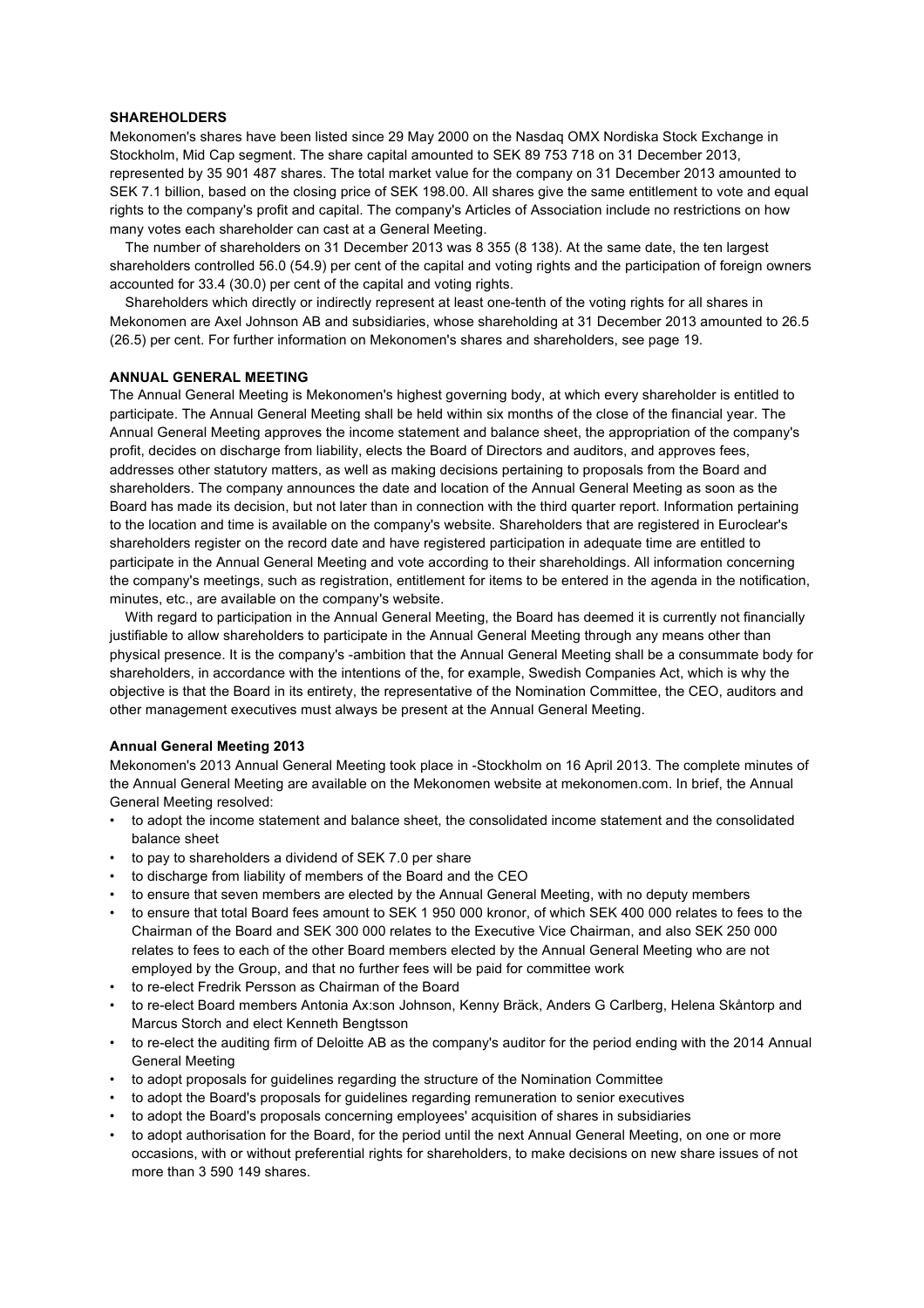## **Annual General Meeting 2014**

The Annual General Meeting of Mekonomen will take place at 15.00 on 8 April 2014 at Norra Latin in Stockholm.

#### **Nomination Committee**

In accordance with a resolution at the Annual General Meeting on 16 April 2013, Mekonomen has established a Nomination Committee. The company shall have a Nomination Committee comprising four members. The four biggest shareholders in the company were contacted by the Board of the company on the basis of the list of registered shareholders held by Euroclear Sweden AB as at 31 August 2013.

 The Nomination Committee prior to the 2014 Annual General Meeting comprises Alexandra Mörner (the Axel Johnson AB group), Anna Ohlsson-Leijon (SEB fonder), Arne Lööw (Fjärde AP-fonden) and Leif Törnvall (Alecta). Alexandra Mörner was appointed Chairman of the Nomination Committee. Mekonomen's Chairman, Fredrik Persson, has been co-opted to the Nomination Committee. Fees will not be paid to members of the Nomination **Committee** 

 In accordance with the Swedish Code of Corporate Governance, the Nomination Committee must have at least three members, of whom one shall be appointed Chairman. A majority of these must be independent in relation to the company and the company executive, and at least one of the members of the Nomination Committee must be independent in relation to the biggest shareholder in the company in terms of votes. Mekonomen's Nomination Committee comprises four members, all of whom are deemed to be independent in relation to the company and the company management. Mekonomen's Nomination Committee also meets the requirements for independence in general.

 The work of the Nomination Committee involves submission of proposals prior to the Annual General Meeting concerning:

- the Chairman of the Annual General Meeting,
- the number of Board members and deputies,
- fees to the Board and auditors, plus any special remuneration for committee work,
- the Chairman of the Board and other Board members,
- auditors, and
- guidelines for the structure of the Nomination Committee, etc.

In connection with its work in general, the Nomination Committee shall perform the duties incumbent upon the Nomination Committee in accordance with the Swedish Code of Corporate Governance, and at the request of the Nomination Committee the company must provide human resources such as secretaries for the Nomination Committee in order to facilitate the work of the Nomination Committee. If necessary, the company must also be able to pay reasonable costs for external consultants deemed necessary by the Nomination Committee for performance of its duties.

 Mekonomen has not established any specific age limit for Board members or time limits pertaining to the length of time Board members may sit on the Board. Auditors are elected annually when the matter is submitted to the Annual General Meeting.

# **SPECIFIC INFORMATION ABOUT THE BOARD'S WORK**

#### **Size and composition**

According to the Articles of Association, the Board of Directors shall comprise three to seven members and no more than three deputy members. The company's Articles of Association include no specific provisions relating to the appointment and discharge of Board members or amendment of the Articles of Association. The Board of Directors shall be elected annually at the Annual General Meeting.

 At the Annual General Meeting on 16 April 2013, it was decided that the Board shall comprise seven ordinary members with no deputy members. The Annual General Meeting resolved to re-elect Fredrik Persson as Chairman of the Board, to re-elect Board members Antonia Ax:son Johnson, Kenny Bräck, Anders G Carlberg, Helena Skåntorp and Marcus Storch, and to elect Kenneth Bengtsson as a Board member. Wolff Huber had declined to be re-elected prior to the 2013 Annual General Meeting.

 All ordinary members are independent in relation to the company and its management in accordance with the definition in the Swedish Code of Corporate Governance. Three of the Board members are independent also in relation to major shareholders. The CEO is not a member of the Board, nor is any other member of the Group executive. See also page 30.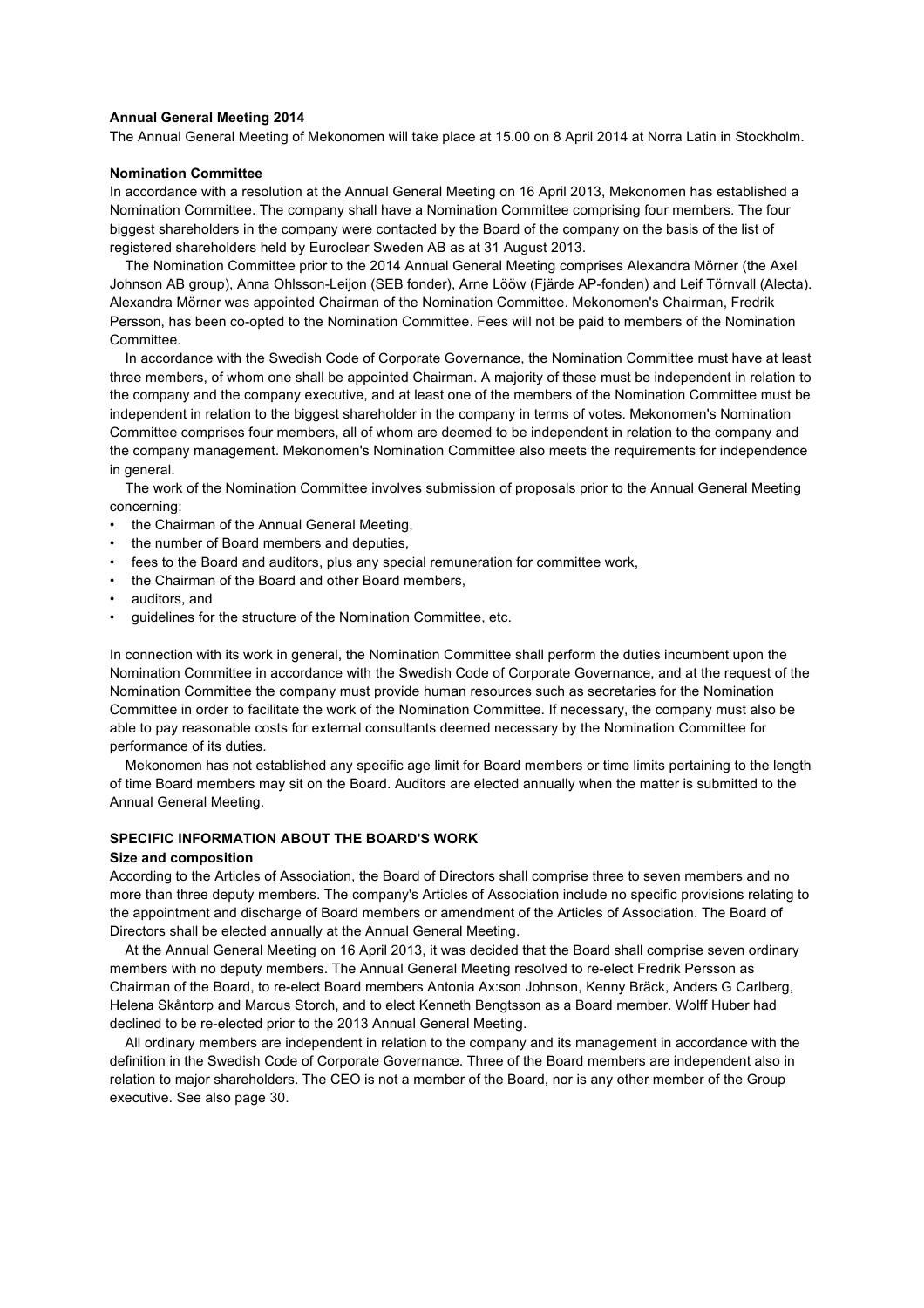#### **Board members**

It is the opinion of the Nomination Committee that the Board's structure in terms of competency, experience and background is compatible with the company's operations, development phase and circumstances.

#### **Chairman**

The Chairman of the Board, Fredrik Persson, is not employed by the company and does not have any assignments for the company beyond his chairmanship. It is the opinion of the Board that Fredrik Persson ensures that the Board conducts its assignments efficiently and also fulfils its duties in accordance with applicable laws and regulations.

#### **The Board's working procedures**

The Board is responsible for the company's organisation and management and shall also make decisions pertaining to strategic issues. The Board held eight meetings in 2013, of which one was a statutory meeting. The minutes of the meetings were recorded by the Board's secretary, who is the company's CFO.

 Relevant meeting documentation was sent to all members prior to each meeting, which were then held in accordance with the approved agenda. On occasions, other senior executives have participated in the Board Meetings in a reporting capacity, as necessary. No deviating views to be recorded in the minutes were expressed at any of the meetings during the year. At the meetings for the year, the Board addressed the fixed items on the agenda of the particular Board meeting, such as business status, financial reporting and investments. Other issues discussed by the Board during the year included strategy, market development and corporate acquisitions. In addition, selected Board meetings discussed issues relating to annual accounts, interim reports and budget.

#### **Assignments**

In accordance with the requirements of the Code, the Board's ambition was to devote particular attention to establishing overall goals for the operation and decide on strategies by which to achieve the said goals, and in part to continuously evaluate the operating management, with the aim of securing the company's governance, management and control. The Board strives to ensure that there are functioning systems for the monitoring and control of the company's financial position in relation to the established goals, that control of compliance with laws and other regulations is implemented and that the provision of external information is open, objective and relevant.

 There are written instructions that regulate the distribution of assignments between the Board and the CEO, and for the reporting process. The instructions are reviewed annually and are primarily the rules of procedure for the Board's work, instructions for the CEO and attestation regulations.

 The Board evaluates its work every year and it is the duty of the Chairman of the Board to ensure that this is done. In 2013, the Chairman implemented a written survey involving all Board members. The collective opinion is that the Board's work during 2013 functioned well and that the Board fulfilled the requirements of the Code pertaining to the Board's assignment.

 The Annual General Meeting resolved, in accordance with the proposal from the Nomination Committee, to allocate Board fees amounting to SEK 1 950 000, of which SEK 400 000 to the Chairman of the Board and SEK 300 000 to the Executive Vice Chairman, and SEK 250 000 to each of the other Board members.

#### **Audit Committee**

The entire Board of Mekonomen assumes responsibility for ensuring that the Group has acceptable procedures for internal control and high quality, correct financial reporting. Twice per year, in connection with preparation of the financial accounting for the third quarter and annual financial statements, the company's auditors report to the Board their opinion on how the company's accounting, management and financial control functioned. Following the formal report, the CEO and CFO leave the Board meeting to allow Board members to discuss with auditors without the participation of company officials.

#### **Remuneration Committee**

The Board of Directors has a Remuneration Committee comprising Fredrik Persson as Chairman, Marcus Storch and Anders G Carlberg. The work of the Remuneration Committee is based on resolutions by the Annual General Meeting pertaining to guidelines for remuneration to senior executives. Two meetings were held during the year and all members were present at these meetings. In addition, the CEO of the company, Håkan Lundstedt, was present at one of these meetings.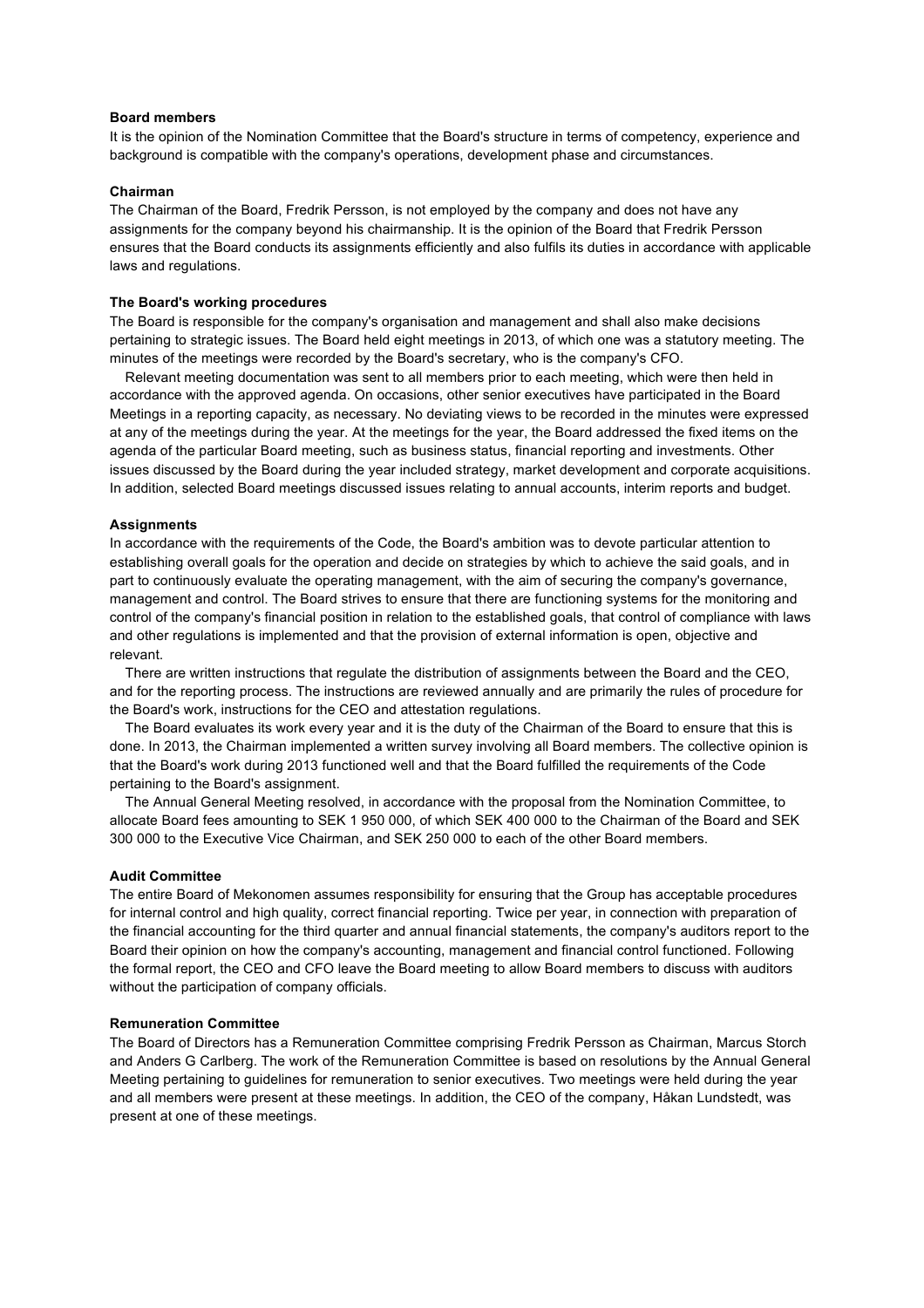#### **COMPANY MANAGEMENT**

## **CEO's assignment**

The CEO is appointed and may be discharged by the Board and his work is continuously evaluated by the Board, which occurs without the presence of Company Management. Mekonomen's CEO, Håkan Lundstedt, is also a member of the Board of Dialect AB, Vanna AB and Intersport Sverige AB and has no shareholdings or ownership in companies with significant business ties with Mekonomen.

#### **Company management**

A detailed presentation of the company management can be found on page 31.

#### **Remuneration to senior executives**

It is extremely important to ensure that there is a clear link between remuneration and the Group's values and financial targets in both the short and the long term. Guidelines established by the 2013 Annual General Meeting fore remuneration to senior executives mean that the company must offer its senior executives market-based remuneration which makes it possible for the Group to recruit and retain the right senior executives, and that the criteria for establishing remuneration must be based on the significance of assignments and employees' competence, experience and performance.

- Remuneration shall comprise the following parts:
- fixed basic salary,
- performance-related pay,
- pension benefits,
- other benefits and severance terms

The guidelines include the Group executive, which is currently made up of five people including the CEO, plus other senior executives. The Board's proposal for guidelines tallies with the previous years' remuneration principles and is based on agreements already entered into between the company and senior executives. Remuneration must be established by the Board's Remuneration Committee. However, remuneration to the CEO must be established by the Board as a whole.

 Mekonomen's Board will make decisions on remuneration to the CEO, Håkan Lundstedt. He has a basic fixed cash salary which is monthly and a short-term variable cash salary portion, which is based on the company's profits and individual, qualitative parameters and can amount to a maximum of 60 per cent of the basic annual salary. Pension terms mean that pension premiums will be paid in an amount equivalent to 29 per cent of the basic salary. Other benefits consist of a company car. The period of notice is 12 months if termination is initiated by the company and six months if initiated by the CEO. If employment is terminated by the company, severance pay amounts to maximum of six months' basic salary.

 The distribution between basic salary and variable remuneration shall be in proportion to the senior executive's responsibilities and authorities. The short-term performance-related pay for other senior executives is based partly on the Group's profit and partly on individual qualitative parameters and can amount to a maximum of 33 percentage points of the basic salary. Other benefits refer primarily to company cars. Pension premiums are paid in an amount that is based on the ITP plan or a corresponding system for employees abroad. Pensionable salary refers to the basic salary. The period of notice is 12 months if termination is initiated by the company and six months if the employee tenders his/her resignation to the company. Severance pay for termination on the part of the company may amount to one annual salary.

 At the 2011 Annual General Meeting, it was also resolved that the CEO and other senior executives may receive a cash bonus from the company. The bonus shall be calculated on the consolidated profit for the 2011– 2013 financial years. The bonus programme, in its entirety, as a total expense for the company, shall amount to a maximum of SEK 24 m for the period. The criteria for the size of an individual bonus shall be determined by the Board of Directors. This programme will not fall due and so no cost has been posted for this.

 The Board has not made any decisions pertaining to share or share price-based incentive programmes for Company Management.

# **AUDITORS**

The auditors are appointed at the Annual General Meeting and are charged with reviewing the company's financial reporting and the Board's and CEO's management of the company. Deloitte AB, which has an organisation comprising broad and specialised competency that is well-suited to Mekonomen's operations, has been the company auditor since 1994. At the 2013 Annual General Meeting, Deloitte AB, with Authorised Public Accountant Thomas Strömberg as Auditor in Charge, was appointed as the auditing firm until the 2014 Annual General Meeting. In addition to Mekonomen, Thomas Strömberg is also the auditor of Investor, Karolinska Development, Tele 2 and Rezidor Hotel Group AB.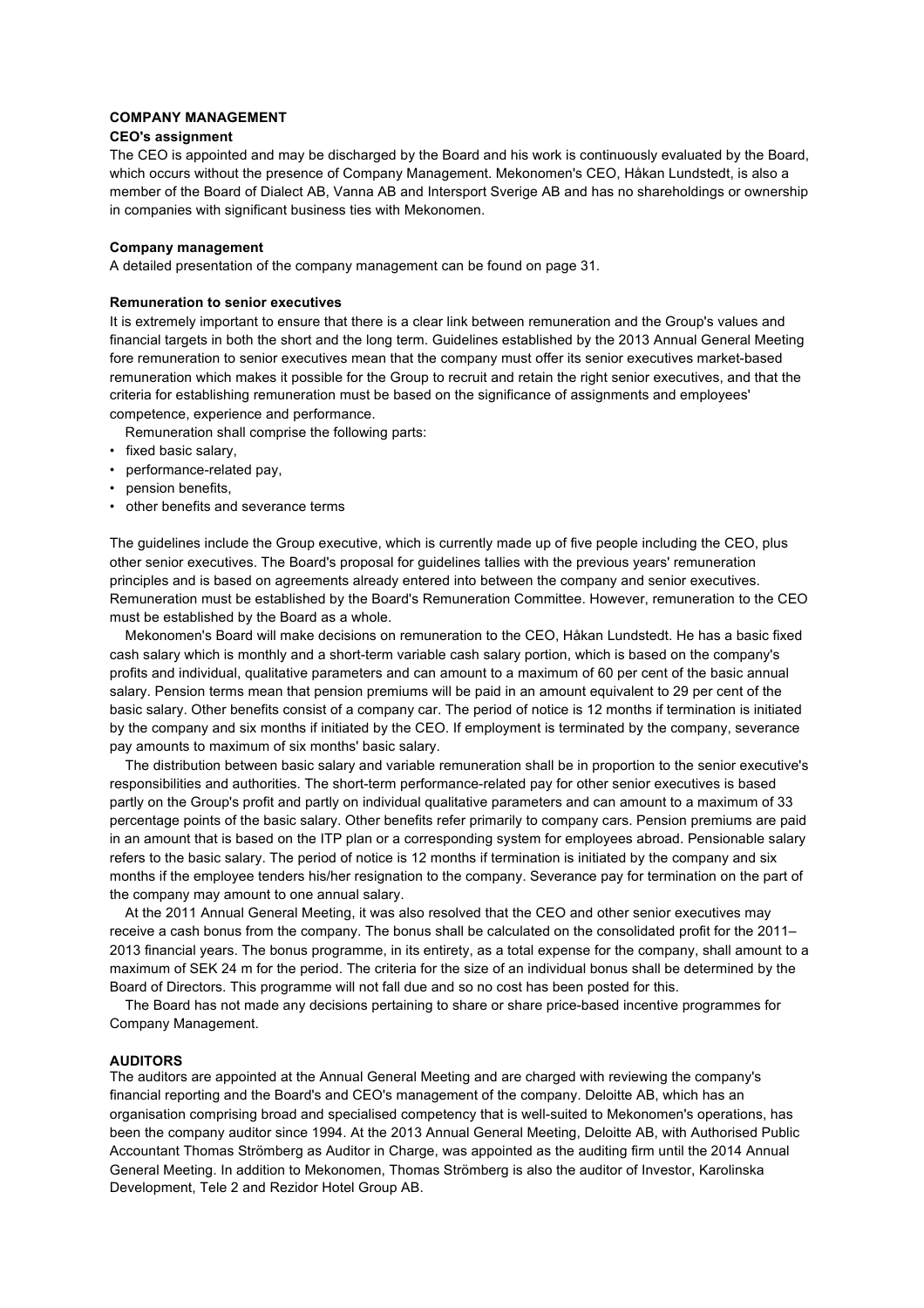| <b>Remuneration to Deloitte, SEK m</b>              | 2013 | 2012 |
|-----------------------------------------------------|------|------|
| Remuneration for audit assignments                  |      |      |
| Audit-related services other than audit assignments |      |      |
| l Tax advice                                        |      |      |
| Other services                                      |      |      |

# **REPORTING AND AUDIT**

# **Reporting**

The Board supervises the quality of the financial reporting through instructions to the CEO. Jointly with the CFO, the CEO's job is to review and assure the quality of all external financial reporting including financial statements, interim reports, annual reports and press releases with financial content, as well as presentation material in connection with meetings with the media, shareholders and financial institutions.

# **Audit**

The entire Board of Mekonomen assumes responsibility for the Group having acceptable procedures for internal control and high quality, correct financial reporting. With regard to the preparation of the Board's work, the Board estimates that quality assurance of the financial reporting, which is conducted within the framework of the company's own internal control, corresponds to current requirements. The company's Board examines the auditors' planning and a risk assessment prior to the audit, and the auditors present their results from the audit on two occasions during the year. At at least one of these meetings, the CEO and CFO leave the Board meeting after presenting their formal reports to enable Board members to conduct discussions with auditors without the participation of company executives. The Board continuously evaluates the need to elect a specific Audit Committee.

# **INTERNAL CONTROL**

Mekonomen's internal control process is designed to deal with and minimise the risk of errors in financial reporting. In accordance with the Swedish Companies Act and the Swedish Code of Corporate Governance, the Board of Directors is responsible for internal control. This report was prepared in accordance with the Swedish Code of Corporate Governance, and FAR's guidance to the Swedish Code of Corporate Governance. The report is limited to addressing internal control pertaining to financial reporting.

# **Control environment**

The control environment represents the basis for the internal control pertaining to financial reporting. An important part of the control environment is that decision paths, authorities and responsibilities must be clearly defined and communicated between various levels in the organisation and that the control documents are available in the form of internal policies, handbooks, guidelines and manuals. Thus, a key part of the Board's assignment is to prepare and approve a number of fundamental policies, guidelines and frameworks. These include the Board's working procedures, instructions for the CEO, investment policies, financial policies and the insider policy. The aim of these policies is to create a basis for sound internal control. Furthermore, the Board focuses on ensuring that the organisational structure provides distinct roles, responsibilities and processes that benefit the effective management of the operation's risks and facilitate target fulfilment. Part of the responsibility structure includes an obligation for the Board to evaluate the operation's performance and results on a monthly basis, through appropriate report packages containing income statements, balance sheets, analyses of important key ratios, comments pertaining to the business status of each operation and also quarterly forecasts for future periods. As a contribution to strengthening the internal control, Mekonomen prepared a financial handbook that provides an overall picture of existing policies, rules and regulations and procedures within the financial area. This is a living document, which will be updated continuously and adapted to changes within the Mekonomen operation. In addition to the financial handbook, there are instructions that provide guidance for the daily work in stores and the rest of the organisation, for example, pertaining to stocktaking and cash register reconciliation, etc.